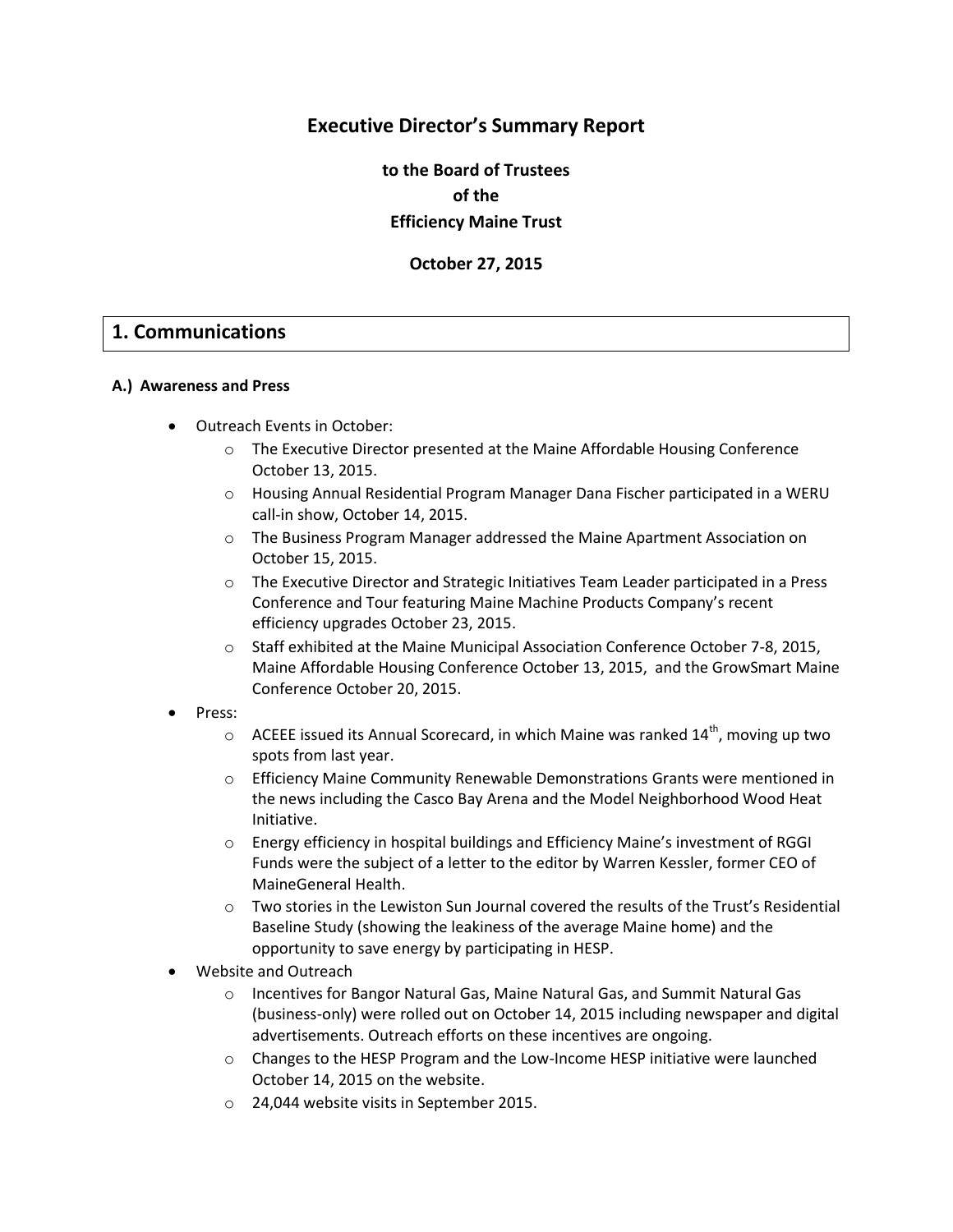- This compares with 34,252 visits in September 2014.
- o 17,914 unique visits in September
	- 6,183 visits were driven through digital ads

#### **B.) Call Center**

- 320 calls per week, on average, in September 2015
- 130 email inquiries per week, on average, in September 2015

#### **C.) Government Relations**

Staff has been monitoring the ongoing Solar Study at the Maine Public Utilities Commission

# **2. Program Highlights**

#### **A.) Business Programs**

**1. Business Incentive Program – Electric**

| Period         | <b>kWh Savings</b> | <b>Participants</b> |
|----------------|--------------------|---------------------|
| 07/01 to 09/30 | 14,123,001         | 680                 |
| September      | 1,423,840          | 47                  |

| <b>Description</b>              | Program<br><b>Spending</b> |
|---------------------------------|----------------------------|
| FY16 Program Budget             | \$7,104,445                |
| 07/01 to 09/30 Spending         | \$4,336,961                |
| Percent of Budget Spent to Date | 61%                        |
| Percent of Year Passed          | 25%                        |

- The program is exploring the addition of Tubular LED placements and Lighting Design strategies. The measures would not be added until FY17.
- 215 qualified partners participated in program recertification webinar.
- The program currently has 32 projects in its pipeline with total incentives cost of \$543,526 (\$465,950 prescriptive, \$77,576 custom).
- **2. Business Incentive Program – Natural Gas**

| Period         | <b>MMBtu</b><br><b>Savings</b> | <b>Participants</b> |  |
|----------------|--------------------------------|---------------------|--|
| 07/01 to 09/30 | 794                            |                     |  |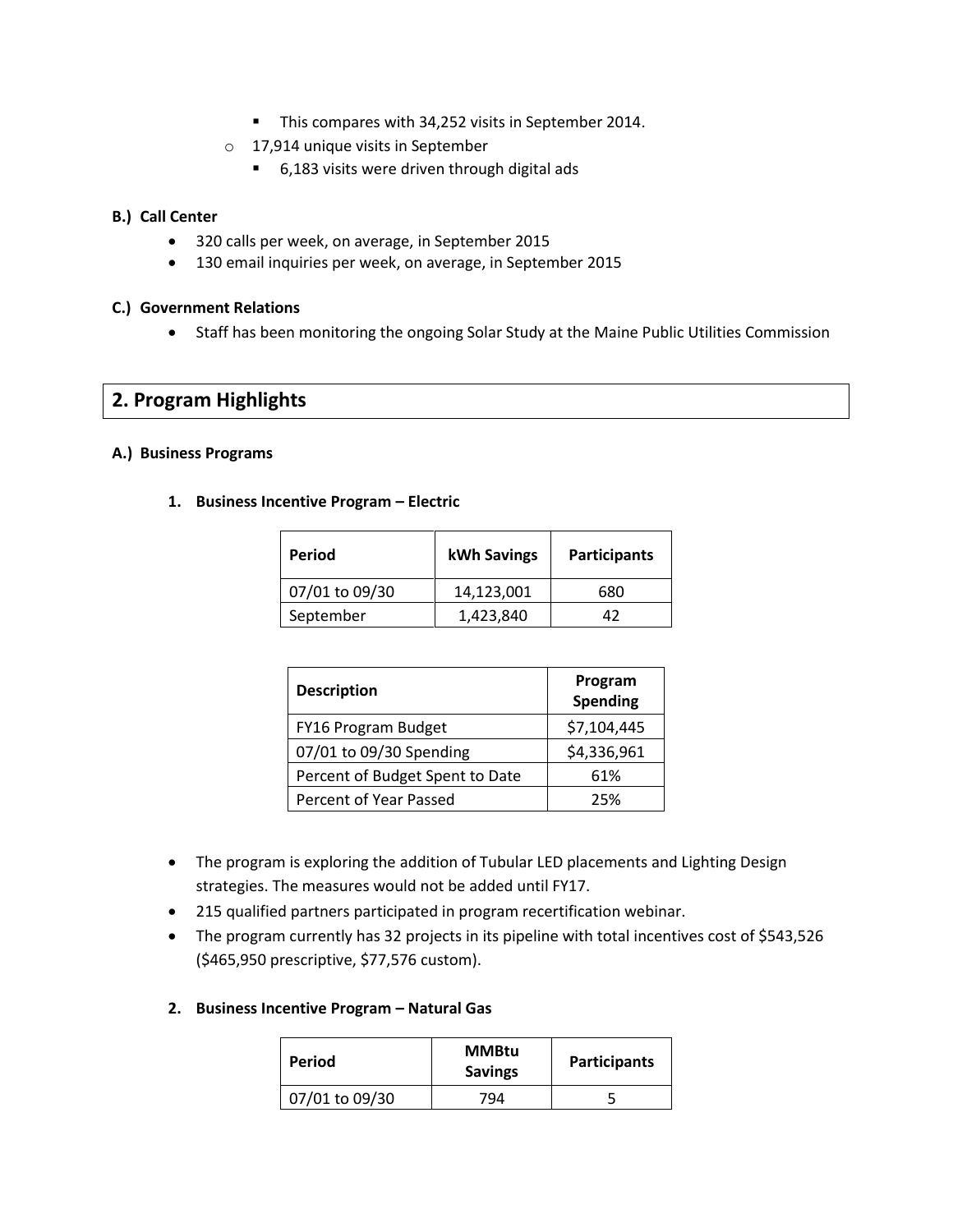| September |  |  |
|-----------|--|--|
|           |  |  |

| <b>Description</b>              | Program<br>Spending |
|---------------------------------|---------------------|
| FY16 Program Budget             | \$753,108           |
| 07/01 to 09/30 Spending         | \$37,595            |
| Percent of Budget Spent to Date | 5%                  |
| Percent of Year Passed          | 25%                 |

- The program's pipeline currently has \$180,975 of projects (\$126,438 prescriptive, \$54,537 custom).
- The program is rolling out statewide and holding "Counter Days for Qualified Partners" in all natural gas utility territories.
- The program eliminated the non-condensing boiler measure. The team is promoting only the highest energy efficiency equipment (>90% efficient).
- The team conducted a measure cost analysis through project invoices and vendor outreach.

| Period         | <b>MMBtu</b><br><b>Savings</b> | <b>Participants</b> |  |
|----------------|--------------------------------|---------------------|--|
| 07/01 to 09/30 | 5,514                          | 50                  |  |
| September      | 1.795                          | 26                  |  |

| 3. Business Incentive Program – All Fuels / Heat Pumps |  |  |  |  |  |
|--------------------------------------------------------|--|--|--|--|--|
|--------------------------------------------------------|--|--|--|--|--|

| <b>Description</b>              | Program<br>Spending |
|---------------------------------|---------------------|
| FY16 Program Budget             | \$1,156,902         |
| 07/01 to 09/30 Spending         | TRD                 |
| Percent of Budget Spent to Date | TRD                 |
| Percent of Year Passed          | 25%                 |

- The program currently has 26 projects in its pipeline for a total forecast incentive of \$35,000.
- The program has installed 267 units, including 21 two-zone and 4 three-zone.
- The team is rolling out heating solution measures for oil and propane (new boilers and furnaces).
- **4. Business Incentive Program – Multifamily**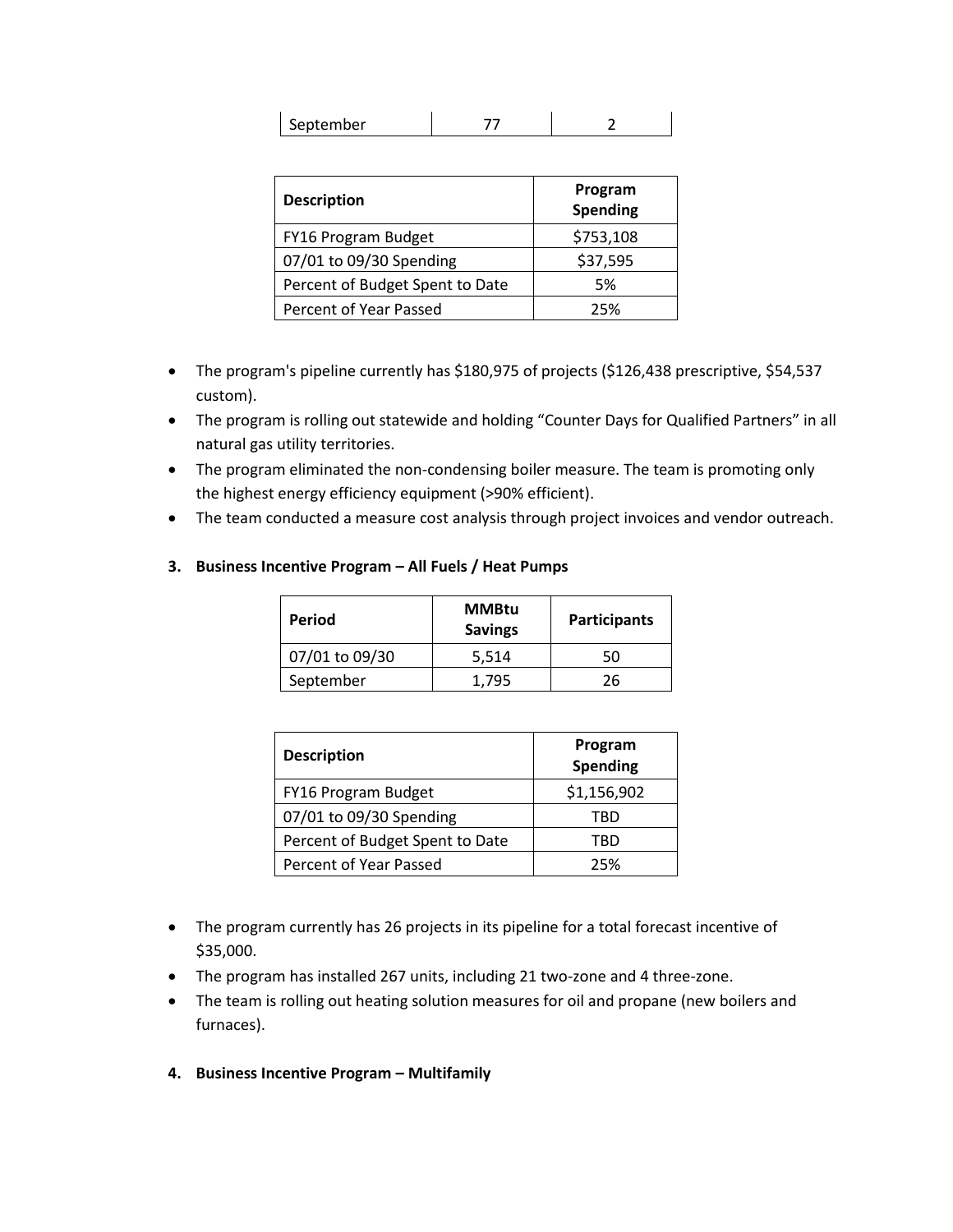| Period         | <b>kWh Savings</b> | <b>Participants</b> |
|----------------|--------------------|---------------------|
| 07/01 to 09/30 | 1,595,694          | 10                  |
| September      | 379,342            |                     |

| <b>Description</b>              | Program<br>Spending |
|---------------------------------|---------------------|
| FY16 Program Budget             | \$1,744,886         |
| 07/01 to 09/30 Spending         | TRD                 |
| Percent of Budget Spent to Date | TRD                 |
| Percent of Year Passed          | 25%                 |

 The program's pipeline currently has \$107,100 of projects (\$32,300 prescriptive, \$74,800 custom fast track).

#### **5. Large Customer Program**

| Period                  | <b>Incentive</b><br><b>Spending</b> | <b>Savings</b> | <b>Participants</b> |
|-------------------------|-------------------------------------|----------------|---------------------|
| Electric Year to Date   | \$1,050,000                         | 3,285,692 kWh  |                     |
| <b>GHG Year to Date</b> | \$190,000                           | 466 Tons       |                     |

- The Expera mill in Old Town shut down. The Trust has an open incentive contract with Expera but has not made any payments. The company inquired and the Trust informed them that if they do not plan on operating the equipment then the Trust will not be paying the incentive.
- This year the program has awarded \$1.05 million of electric funds out of a total incentive budget of \$5.7 million and \$190,000 of GHG funds out of a total incentive budget of \$3.0 million.
- The program has four projects in the pipeline for a review committee next week.
	- o The team has not completed the technical review so the Trust does not know the exact size of the projects but it should be around \$150,000 to \$200,000 from the GHG PON and \$200,000 to \$250,000 from the kWh PON.
- The program has been facing a significant marketing challenge given that many customers are under the impression that the program is suspended.
	- $\circ$  The team is gearing up for a marketing push to correct this impression and has been working hard through 1-on-1 contacts to educate customers and the Qualified Partner community about the available incentives.
- The team initiated one new scoping audit and two new TA studies in the last month.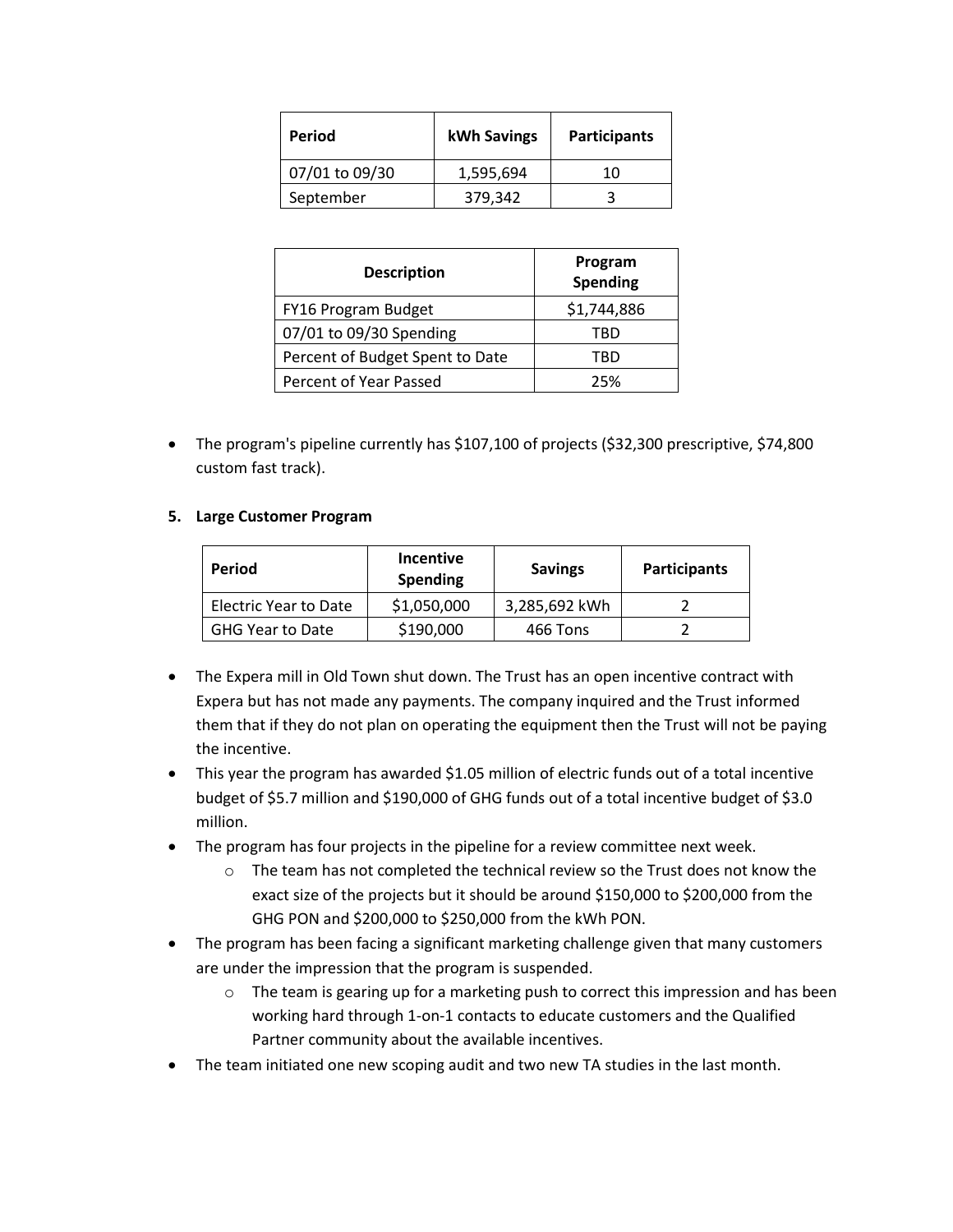#### **6. Small Business Direct Install**

| Period         | kWh Savings | <b>Participants</b> |
|----------------|-------------|---------------------|
| 07/01 to 09/30 | 1,258,317   | 47                  |
| September      | 243,550     |                     |

| <b>Description</b>              | Program<br><b>Spending</b> |
|---------------------------------|----------------------------|
| FY16 Program Budget             | \$1,010,917                |
| 07/01 to 09/30 Spending         | \$336,256                  |
| Percent of Budget Spent to Date | 33%                        |
| Percent of Year Passed          | 25%                        |

#### **7. Commercial New Construction (Maine Advanced Buildings – MAB)**

No updates to report.

#### **B.) Residential Programs**

#### **1. Home Energy Savings Program**

| Period         | <b>MMBtu</b><br><b>Savings</b> | <b>Measures</b> |
|----------------|--------------------------------|-----------------|
| 07/01 to 09/30 | 25,107                         | 2,763           |
| September      | 6.823                          | 758             |

| <b>Description</b>              | Program<br><b>Spending</b> |
|---------------------------------|----------------------------|
| FY16 Program Budget             | \$8,360,503                |
| 07/01 to 09/30 Spending         | \$1,163,153                |
| Percent of Budget Spent to Date | 14%                        |
| Percent of Year Passed          | 25%                        |

- Despite oil being well below \$2.00 per gallon in many parts of the state, HESP continued a steady uptake into October.
	- o Recent performance is only a little more than 60% of the pace last fall when oil was still above \$3.50 per gallon. 2,400 measures installed in the first quarter of 2015 compared to 3,700 in the first quarter of 2014.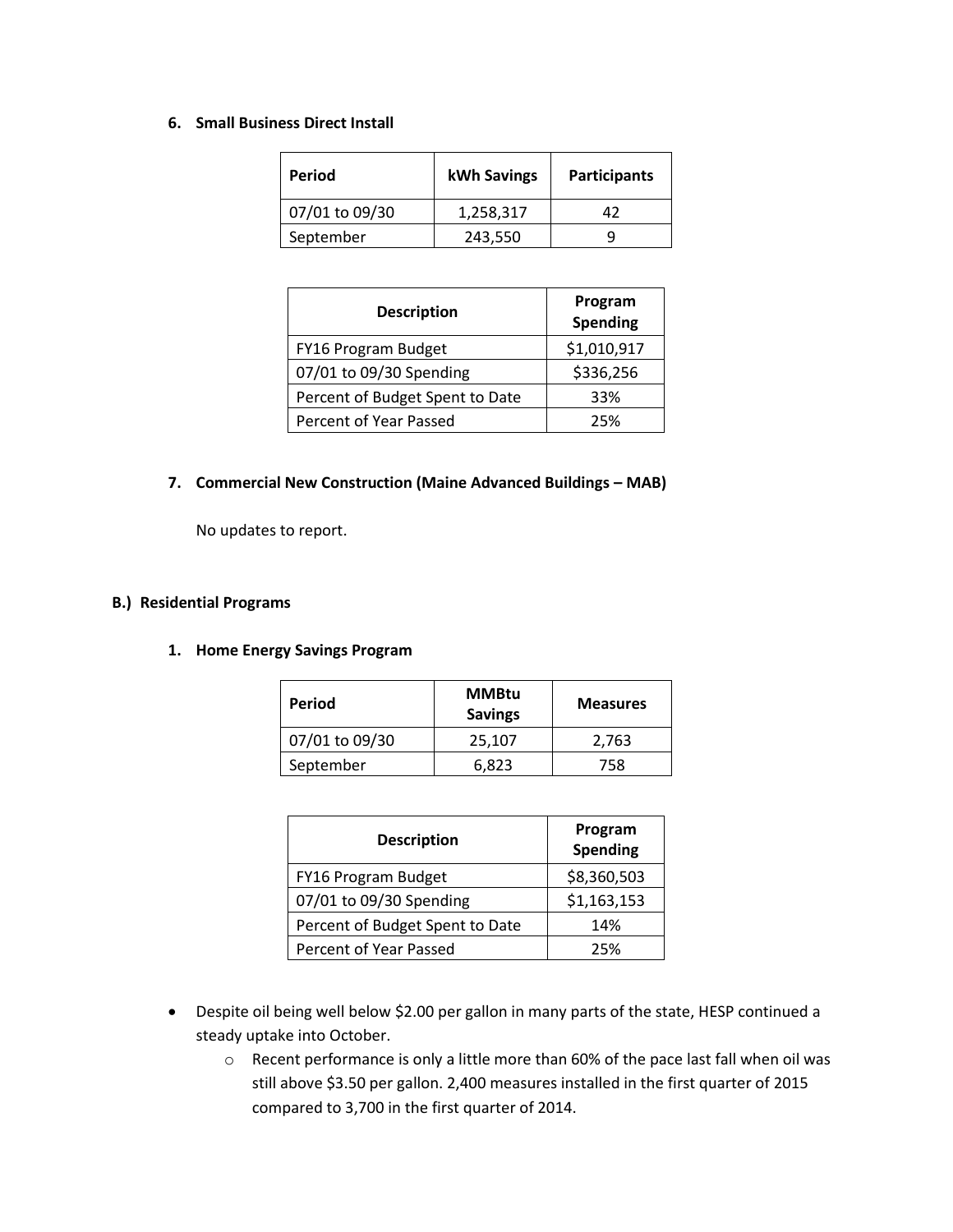- \$400,000 in rebates were issued in the first 3 weeks of October on more than 800 measures.
- September's measures included over 400 mini-split heat pumps, 97 air sealing projects and 87 insulation projects.
- September had the highest rate of loan applications for any month so far this calendar year with 169 received.
	- o Of the 169 received, 49 were declined for not meeting minimum credit score of 580, a recent bankruptcy, having a debt to income above 70%, or charge offs in excess of \$2,500.
- 32 loans were closed for a total value of \$305,000.
- Combined interest and principle revenue from all loan types was \$152,000 in September. Combined amount in escrow at AFC First is \$3.8 million. If loan rates and repayment remain stable at levels seen in the last quarter, forecast principal shortfall will not be seen for more than a year.

## **2. Consumer Products Program**

| Period         | <b>MMBtu</b><br><b>Savings</b> | <b>Appliance</b><br><b>Rebates</b> | Light<br>Bulbs <sup>*</sup> |
|----------------|--------------------------------|------------------------------------|-----------------------------|
| 07/01 to 09/30 | 24,063                         | 2,917                              | 345,921                     |
| September      | 7,308                          | 956                                | 126,302                     |
|                | .                              | .                                  | .                           |

**\*** These amounts do not include bulbs moved through the Low Income Program

| <b>Description</b>              | Program<br><b>Spending</b> |
|---------------------------------|----------------------------|
| FY16 Program Budget             | \$10,533,305               |
| 07/01 to 09/30 Spending         | \$1,676,920                |
| Percent of Budget Spent to Date | 16%                        |
| Percent of Year Passed          | 25%                        |

- Based on an EnergyStar report, the Trust estimates its programs have driven Maine's heat pump water heater market share to more than 14X the national average.
- Ten electrical distributors with 24 locations have signed MOUs to sell discounted screw-in LEDs starting in October.
	- $\circ$  This is the channel that the Trust will use to invest the \$1.5 million that the Board authorized for C&I lighting because it is among the most cost effective measures in our entire portfolio.
- The program has given out more than 100 thermostatically-controlled showerheads to residents with electric water heaters as part of a customer satisfaction test. Users will be surveyed in December. If well received, these showerheads will be added to the program.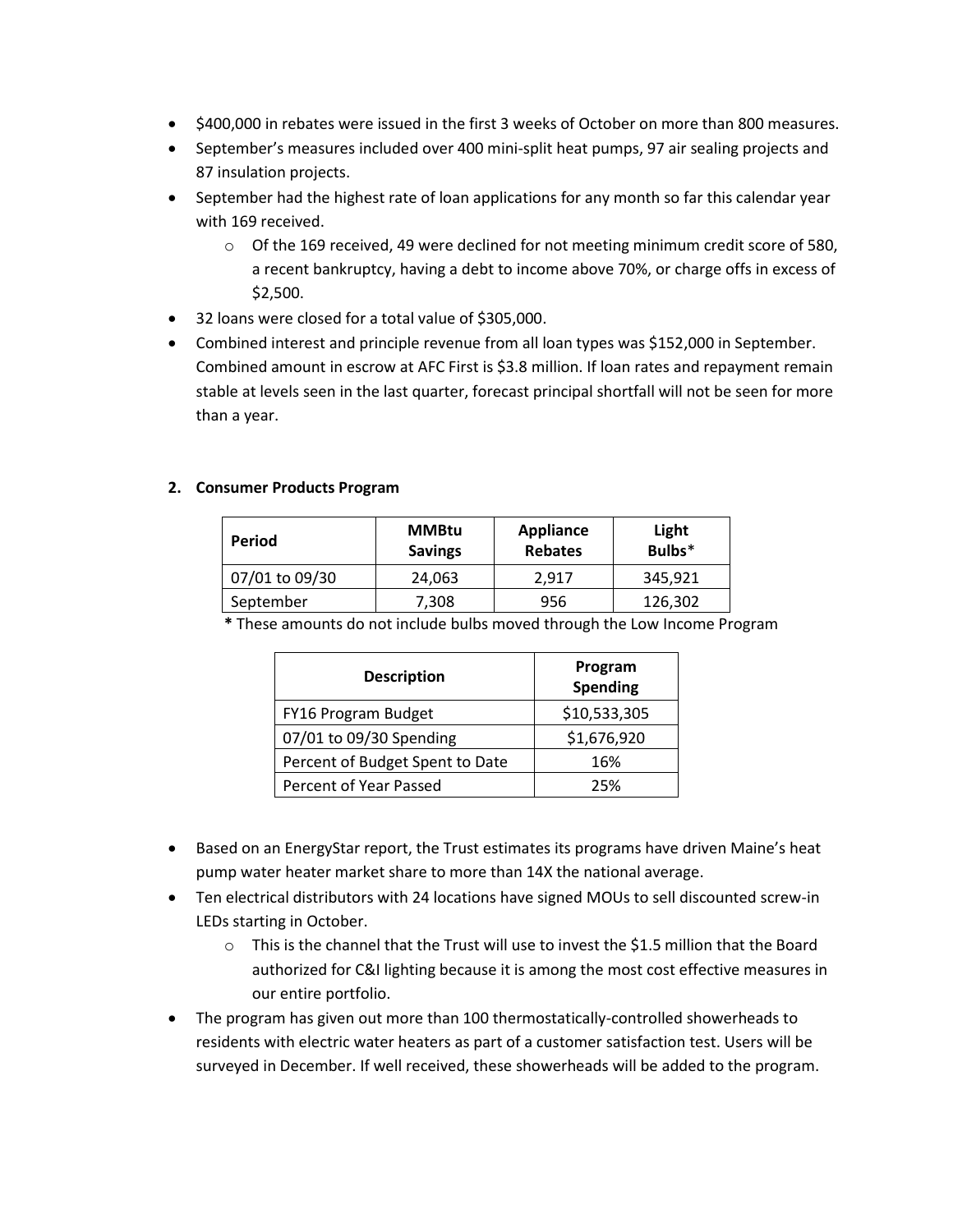$\circ$  They are estimated to save 458 kWh per year when used with electric resistance water heaters. They have 3 times the savings of a regular low-flow showerhead and are equivalent to 16 CFLs.

# **3. Low-Income (electric and "any fuels")**

| Period         | kWh Savings | <b>Direct Install</b><br><b>Projects</b> | <b>Light Bulbs</b> |
|----------------|-------------|------------------------------------------|--------------------|
| 07/01 to 09/30 | 2,000,112   | 109                                      | 115,050            |
| September      | 920,191     | 34                                       | 46,906             |

| <b>Description</b>              | Program<br><b>Spending</b> |
|---------------------------------|----------------------------|
| FY16 Program Budget             | \$4,867,334                |
| 07/01 to 09/30 Spending         | \$476,962                  |
| Percent of Budget Spent to Date | 10%                        |
| Percent of Year Passed          | 25%                        |

- The delivery team has installed 38 heat pumps in homes of the Aroostook Band of Micmacs without assistance from CAP agencies. Five other tribes have volunteered to help the Trust install another 70 heat pumps.
- All but 2 CAPs have now signed on and heat pump installations are accelerating.
- All funding is expected to be fully invested by the end of December.

## **C.) Strategic Initiatives (Cross Cutting)**

- **1. Innovation Pilots**
- Commercial Loans
	- $\circ$  Staff has conducted research on financing options. Staff is prepared to immediately launch one option which would deploy relatively small, unsecured loans using personal guarantees.
	- o Staff has developed a "short list" of ideas for FY16 projects that it is preparing to discuss with the Board.

# **4. Administration and Finance Highlights**

**1. Administration**